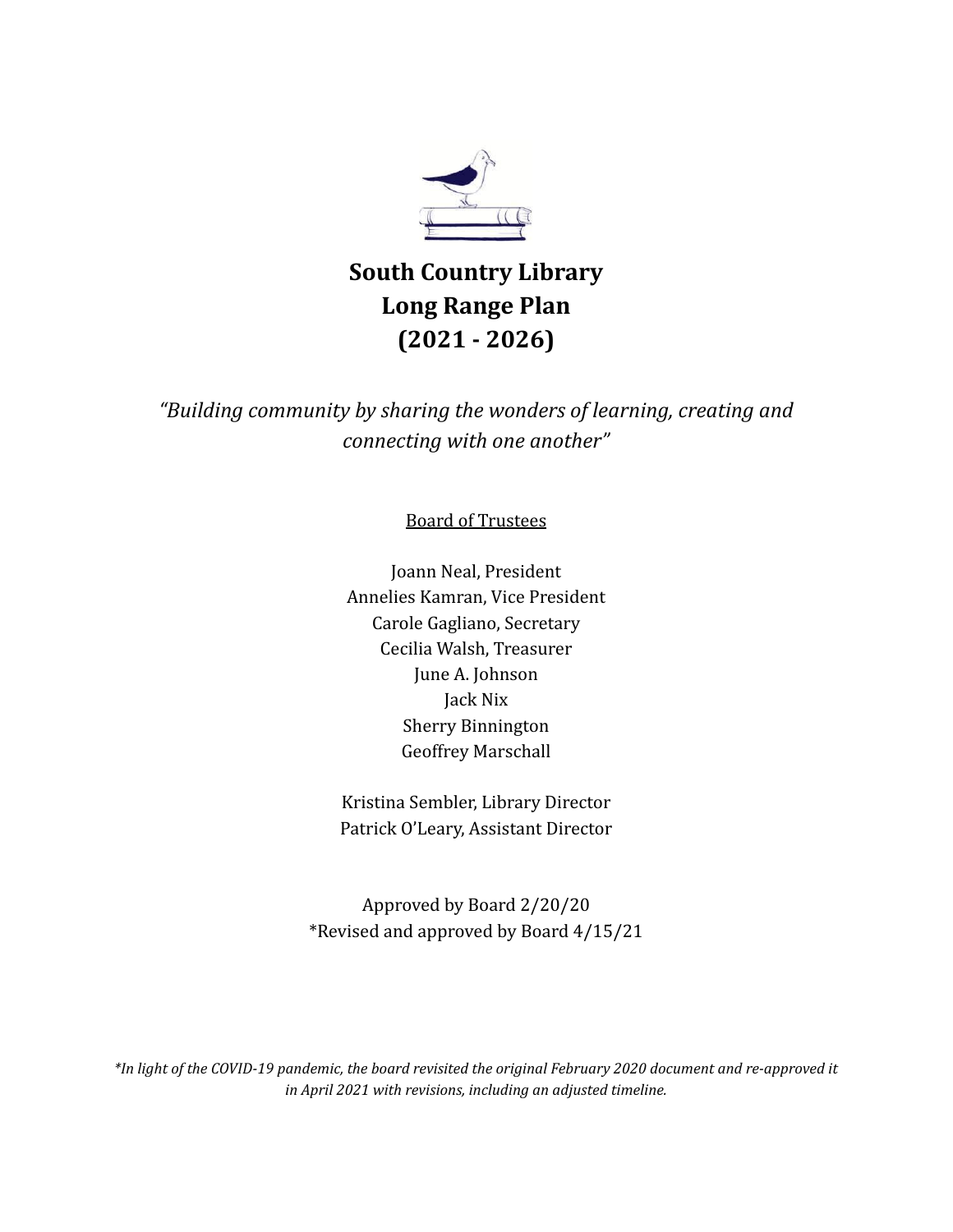# **Introduction**

As the South Country Library moves into a new decade, we present a long range planning document to guide the library for 2021-2026. This plan is designed to take into account the current and evolving needs of an active, engaged and diverse South Country community and how the library can continue to meet those evolving needs and discover ways to improve and expand upon what we are offering. It was developed by the board of trustees and library administrators, with input and assistance from staff and community members.

The guiding vision behind this planning process is for the library to be utilized as a thriving center of the South Country community in terms of its resources, space and opportunities for learning, creativity, and recreation. To maintain a welcoming and modern facility that provides both traditional and innovative services to everyone in our community without exception. To provide superior patron experiences, relevant materials and services, enriching classes and community events, and to ensure that we remain responsible stewards of taxpayer money by offering real and lasting value.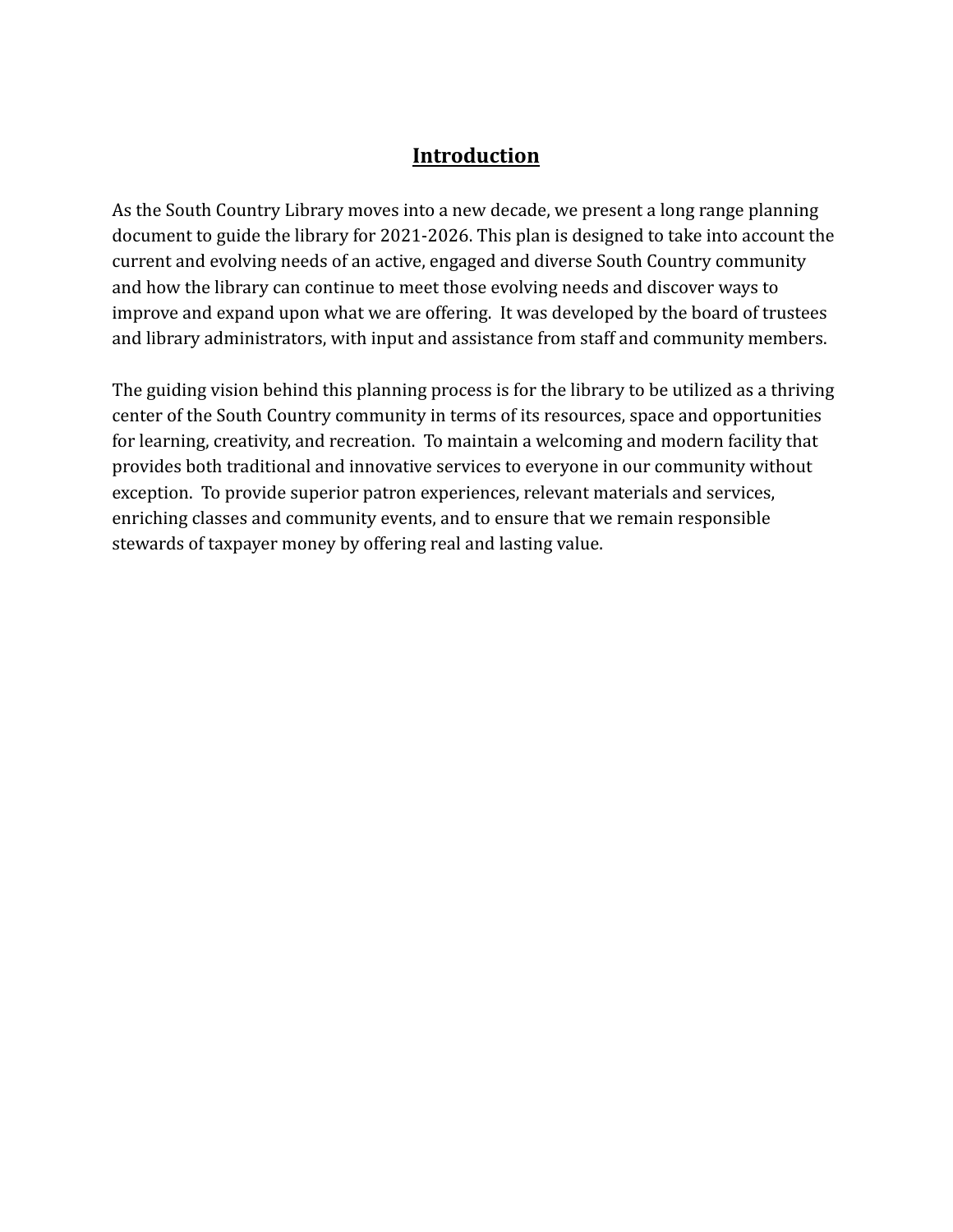# **Planning Process**

In March 2019, the board of trustees and library administrators participated in a planning retreat to initiate the planning process. The following tools were determined to be necessary to assist the board in identifying which actionable items would be included in the library's five-year plan.

# **1. Re-invention of the library's mission statement**

With the intention of establishing a short, yet expressive mission statement that would inform all aspects of the plan and encapsulate a vision of what the library is and should continually strive for, the board approved the following mission statement in April 2019: "Building community by sharing the wonders of learning, creating and connecting with one another".

# **2. Input from community members and library staff**

Input was received from the community in the form of a comprehensive survey made available in Fall 2019 at the library, online, and at a variety of organizations throughout the district. We sought to discover what the library was doing well and what it needed to improve upon in terms of customer service for our patrons, programming, materials, technology and the use of our space. The survey also asked what needs the community has that are not currently being addressed by the library, but which could be. We received 755 responses which were incorporated into our planning. Library administrators also conducted a number of "coffee with administrators" events where feedback was solicited. Library staff input was received through committee and department heads meetings, as well as one-on-one discussions.

# **3. Library statistics**

Our internal statistics were assessed for patron usage and trends in all 4 departments (adult, young adult, children's and circulation). Statistics were evaluated for the library's circulating materials, program attendance, online resources, computer and Wi-Fi use, and volume of assistance provided at the service desks.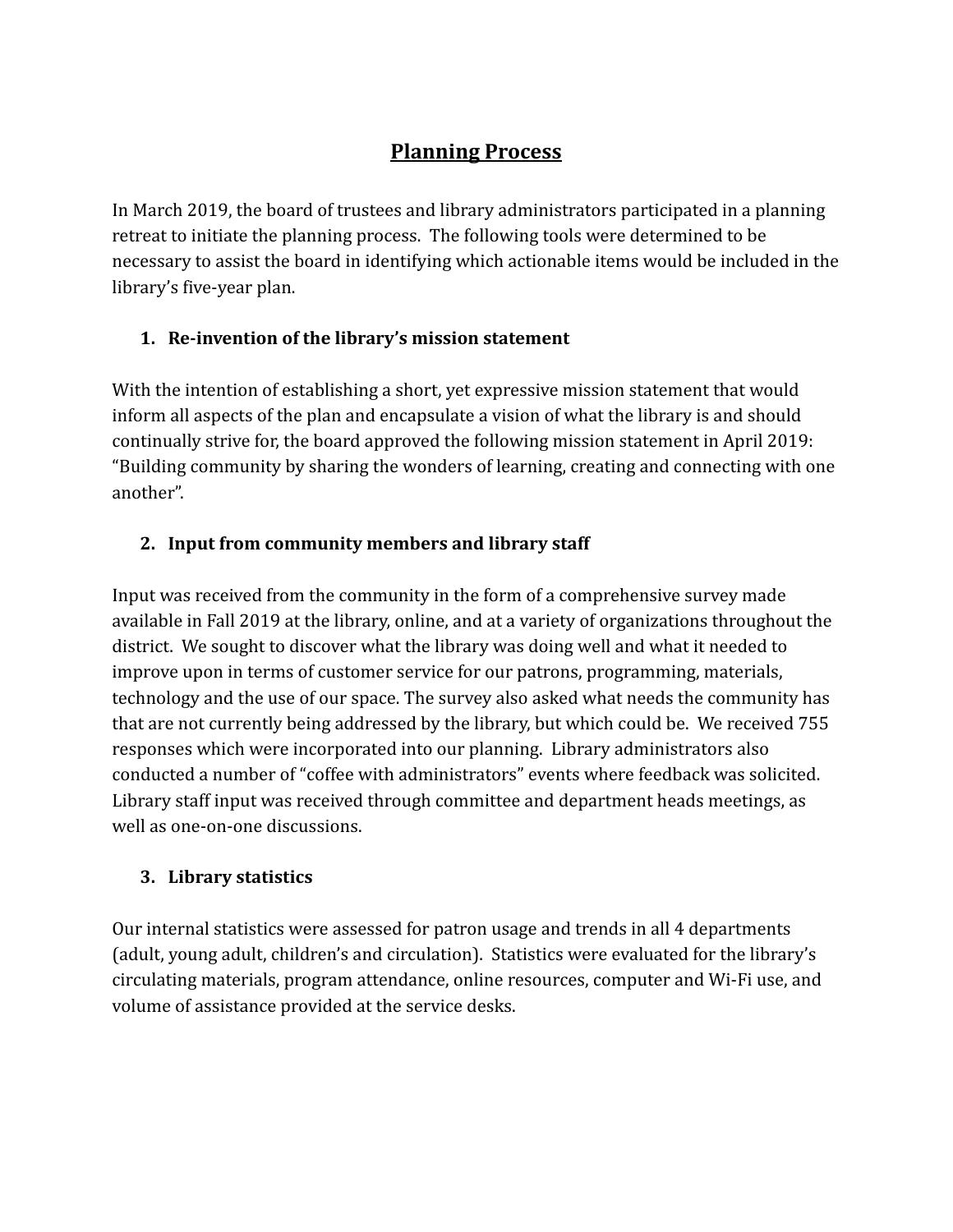#### **4. Engineering study of the library facility**

An engineering firm conducted a study of the main systems of the building (HVAC, electrical, plumbing, roof, windows, carpet, etc) in order to determine their current condition and expected lifespan. The study submitted to the board provides a valuable baseline for where these systems are currently, and although there is a mixture of newer and older equipment and structures which will demand regular attention and maintenance, it was concluded that overall the building is in solid condition.

# **5. Space planning study of the library facility**

An architectural firm evaluated our spatial layout to identify ways that we can make better use of our existing space in order to meet the evolving needs of the library and community. The study submitted to the board concluded that the building has fully adequate space to meet our current and future needs and provided an exciting plan for re-imagining various aspects of that space. It is a flexible and versatile plan, designed to be accomplished in phases that work best for the library in terms of budget and time. The library hopes to work within its yearly operating budget in order to accomplish the plan's phases.

#### **6. Sustainability**

With the intention of both reducing the library's environmental footprint and also decreasing utility expenditures, a commitment to sustainability was discussed by the board and library administrators. Our upcoming sustainability initiatives will consist of practices that are environmentally sound, economically feasible, and socially equitable. The South Country Library plans to play an important and unique role in promoting community awareness about resilience, climate change, and a sustainable future.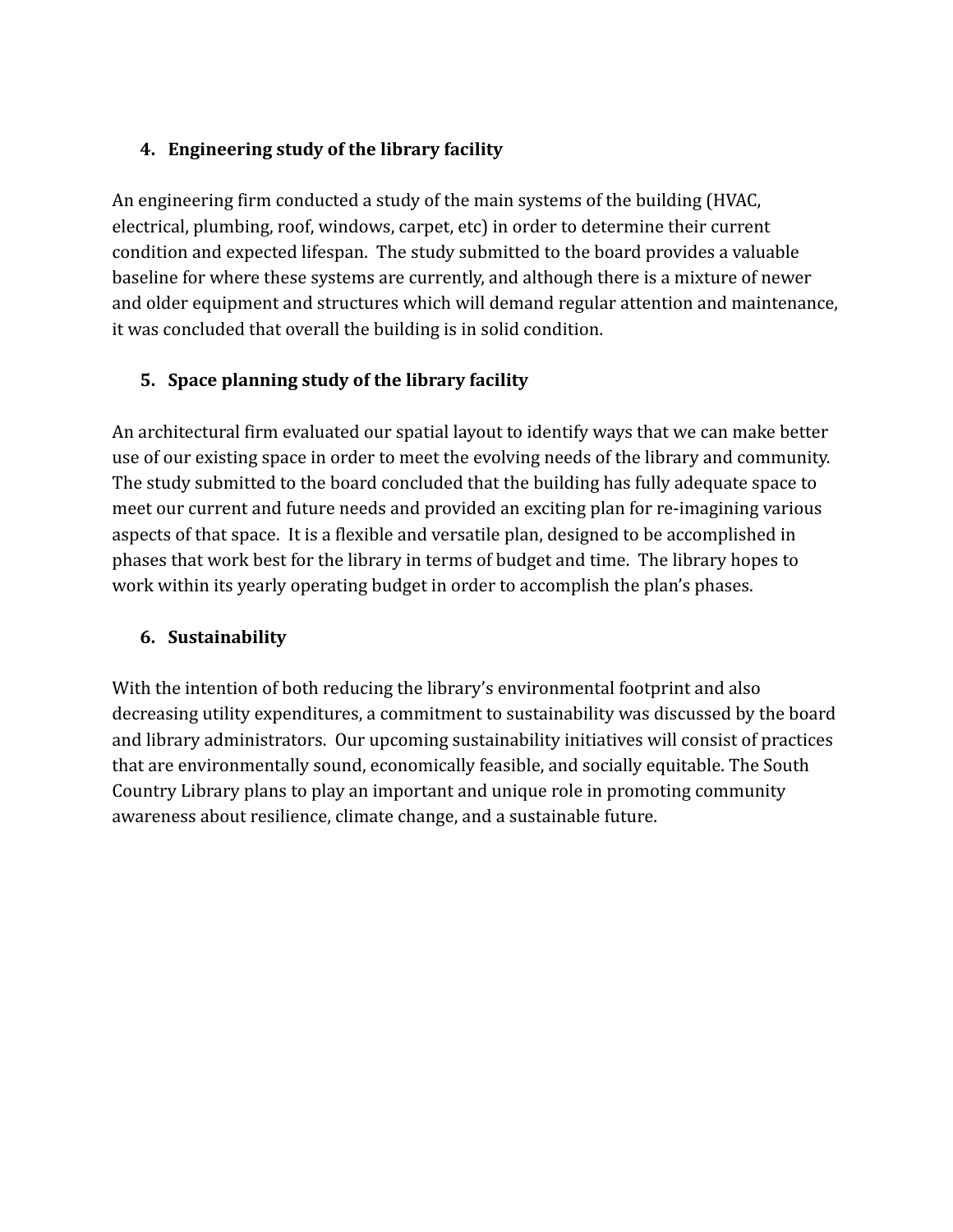# **Long Range Plan**

Although these actionable items are meant to guide the library in an integrated manner, for presentation they are divided into the following sections: **Facility, Programs & Services, Technology, Collections and the Patron Experience.**

#### **Library Facility**

*Action Item # 1* The creation of an all-ages, hands-on, do-it-yourself learning lab/makerspace for patrons to learn and experience a wide variety of interactive technology, craftwork, building, creating and collaborating.

*Action Item # 2* The library will make an official commitment to making our building and business practices more sustainable and friendly to the environment by achieving all benchmarks required to become certified in both the Green Business Partnership (GBP) program and the Sustainable Libraries Certification Program (SLCP).

#### **Programs & Services**

*Action Item # 1* The library will expand its outreach efforts two-fold: 1) bringing our programs and services out into the community to accommodate residents who are unable to visit the library due to transportation or physical limitations. This includes visits to local senior facilities and a variety of educational centers. 2) Partnering with local organizations to combine resources and provide programming that the library could not otherwise provide on its own.

*Action Item # 2* Four-pronged approach to literacy: ESOL, Finances, Law and Technology. The library will boost our literacy offerings in the areas of ESOL (expanding our offerings for non-speakers of English), financial literacy (credit counseling, personal finances, banking, etc), legal issues (basic legal assistance) and technology (one-on-one tech assistance and a wide variety of tech instruction, as per community survey requests).

*Action Item # 3* Commitment to Wellness*.* The library will commit a substantial amount of its programming resources toward providing progressive guidance and instruction for the physical/mental wellness of our community's residents: nutrition, diet and cooking, medicine, disease prevention, physical health, mental health, exercise and the provision of outlets for creativity (music, art, crafts, etc).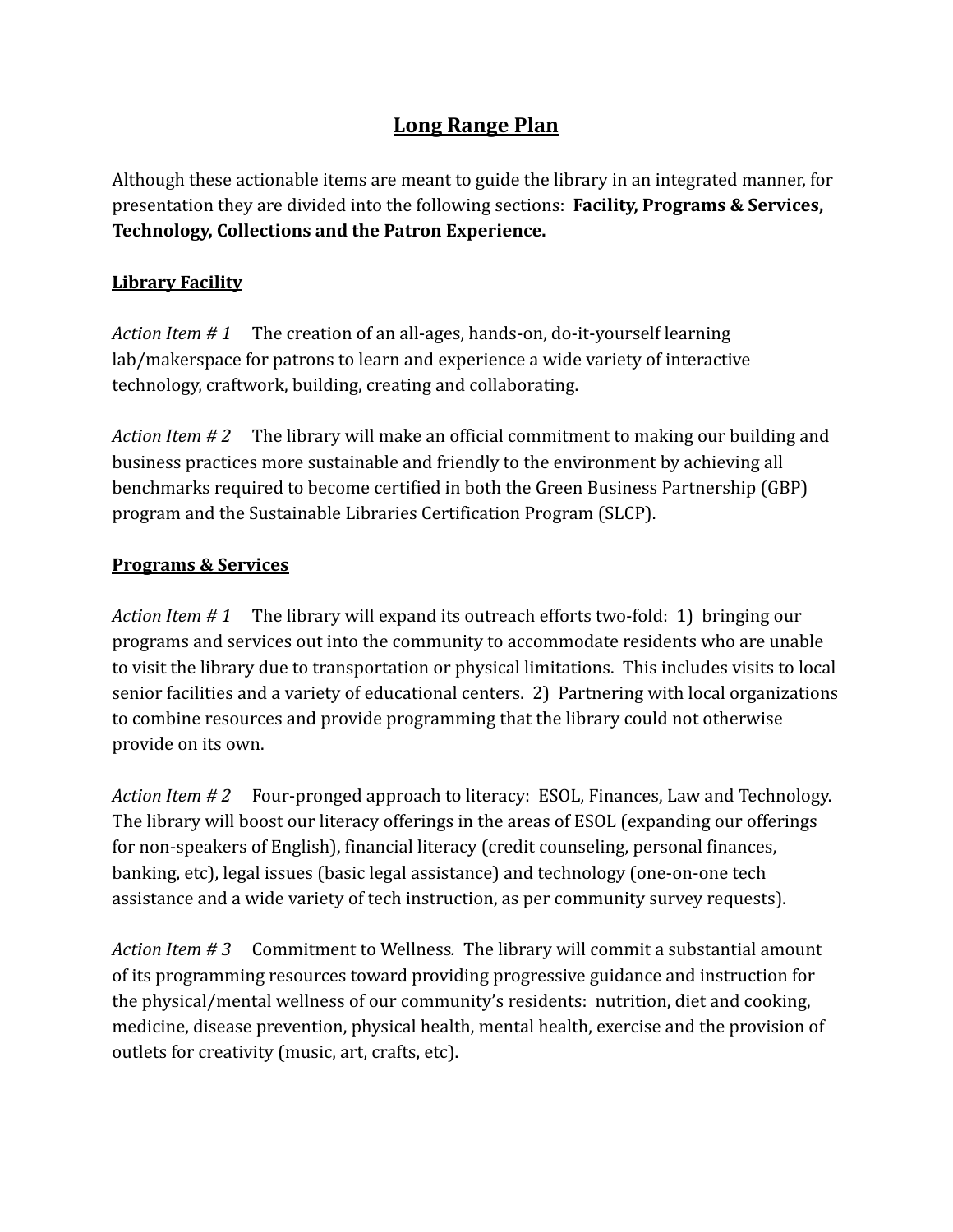*Action Item # 4* In response to survey requests, the library pledges to evaluate the days and times of our popular programs in order to maximize attendance and accommodate residents with varying schedules.

Action Item # 5 The library will offer a variety of remote/virtual programs and services for residents who are unable to be physically present at the library.

#### **Technology**

*Action Item # 1* As per community requests and high statistical usage, the library will broaden and improve its offerings at the business center station which currently include scanning, faxing, copying and wireless printing. Machines will be added and services will be refined and improved to maximize speed, ease of use, features, and overall quality/efficiency.

*Action Item # 2* A mobile app version of the library's website will be introduced which will make patron use of our online offerings (catalog search, program registration, access to databases, homework help, library news and info, etc) more accessible and user-friendly for those utilizing mobile devices including phones and tablets.

*Action Item # 3* A financial commitment will be made to fund technology for the library's forthcoming learning lab/makerspace, endeavoring to increase patron knowledge and ability in using both current and future technologies.

#### **Collections**

*Action Item # 1* While our physical collections will remain robust, as patron use of e-books and streaming services offered by the library continue to accelerate (the use of which will be matched by increases in funding for these items), we will evaluate our physical items to see where collections can be reduced, relocated or integrated into other collections. The resulting space will be used to meet community requests for additional quiet seating space and meeting/study rooms, as well as meeting the future goal of creating a more functional and aesthetic flow on the main floor.

*Action Item # 2* The library will devote financial resources to further develop its loanable *"library of things"* collection. These items, which currently include musical instruments, telescopes, digital scanners, lawn games, mobile hotspots and much more, are designed to meet the needs of patrons who may only need a piece of equipment occasionally (thus